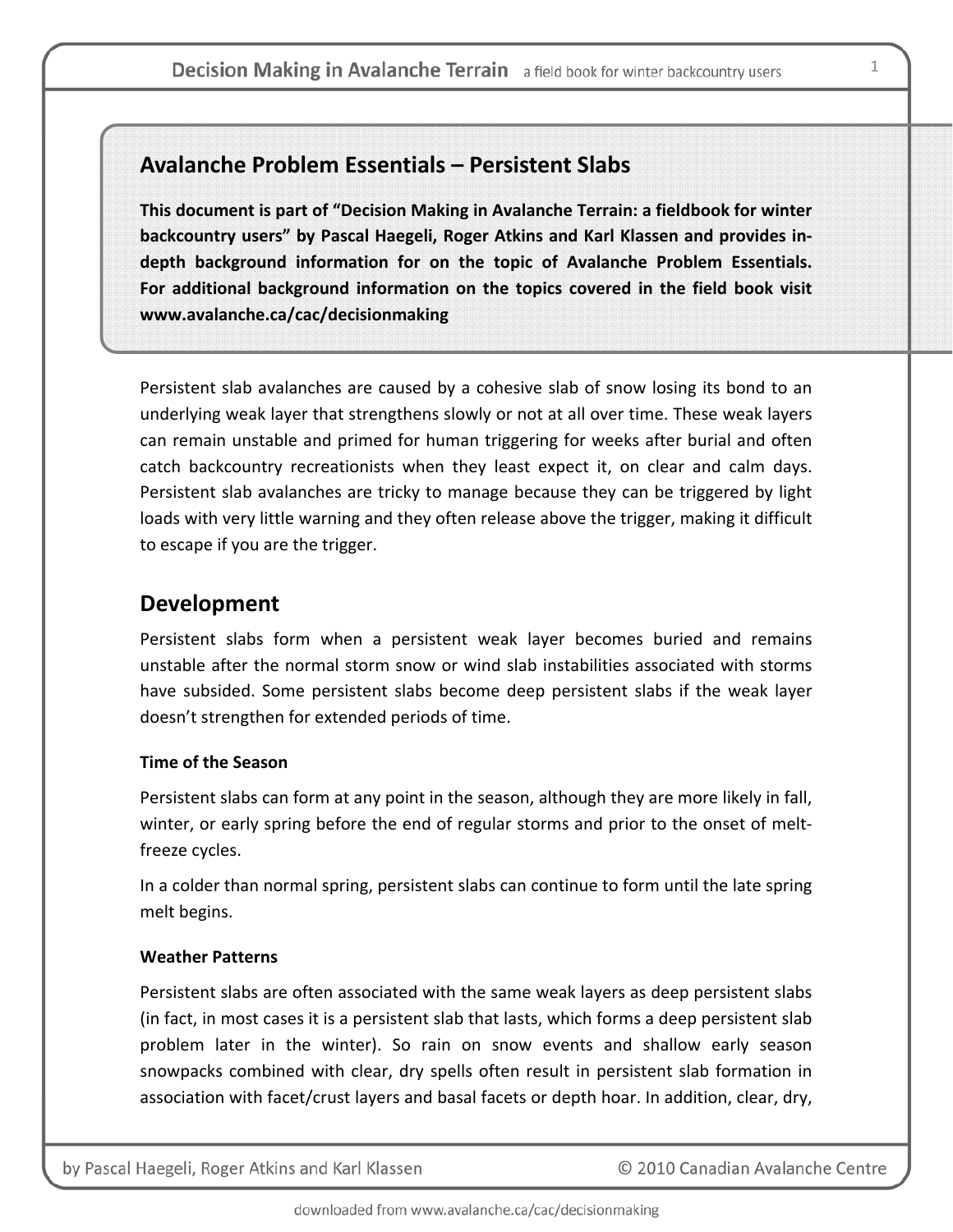cold spells during the winter can produce facets at or near the surface which then become the failure layer for a slab that forms on top. Especially in the interior mountain snow climate, calm clear dry weather is often associated with the formation of surface hoar, which is another very common weak layer associated with persistent slabs.

Rain on snow events produce a wet surface layer. If this wet surface is buried by snowfalls before it freezes, development of facet on crust layers is common. Facet/crust layers can also develop if the surface freezes first and is then buried by subsequent snowfalls, but in general weak layers that develop under the latter conditions are not as severe. In either case, faceting above and/or below crusts is exacerbated if a clear, dry spell occurs after initial formation of a facet on crust layer but before it is deeply buried.

Basal facets and depth hoar form when a shallow, early‐season snowpack is subjected to a period of clear, dry weather. This creates strong temperature gradients in the snowpack, which in turn promote development of facets and depth hoar layers at or near the ground.

Surface faceting occurs when a strong temperature gradient is generated at or near the surface of the snowpack.

Surface hoar is the winter equivalent of dew and it forms during periods of clear weather when there is sufficient water vapour in the air in conjunction with a snow surface that is below the surrounding air's dew point. It's a good bet you'll find surface hoar where fog banks and layers of cloud come into contact with mountainsides but it often forms even in the absence of fog or clouds.

Persistent slab problems occur when facet/crust layers, basal facets and depth hoar, surface facets, or surface hoar are buried by snowfalls but are not buried deeply enough to be considered deep persistent slabs. Persistent slabs are more likely to develop if the initial snowfalls burying the layers are low density, light accumulations of cold snow.

### **Snow Climates**

Persistent slabs are uncommon (although not unheard of) in maritime climates. Warm temperatures, high density snow, large storm snow accumulations, and regular storm snow slab avalanche activity tend to prevent formation of or eliminate any persistent weak layers in the early season.

Persistent deep slabs are common in an interior mountain climate where weather conditions are conducive to the formation of facet/crust combinations, surface faceting, and surface hoar. Occasionally, basal facet/depth hoar layers do form in the interior but this is not a common situation.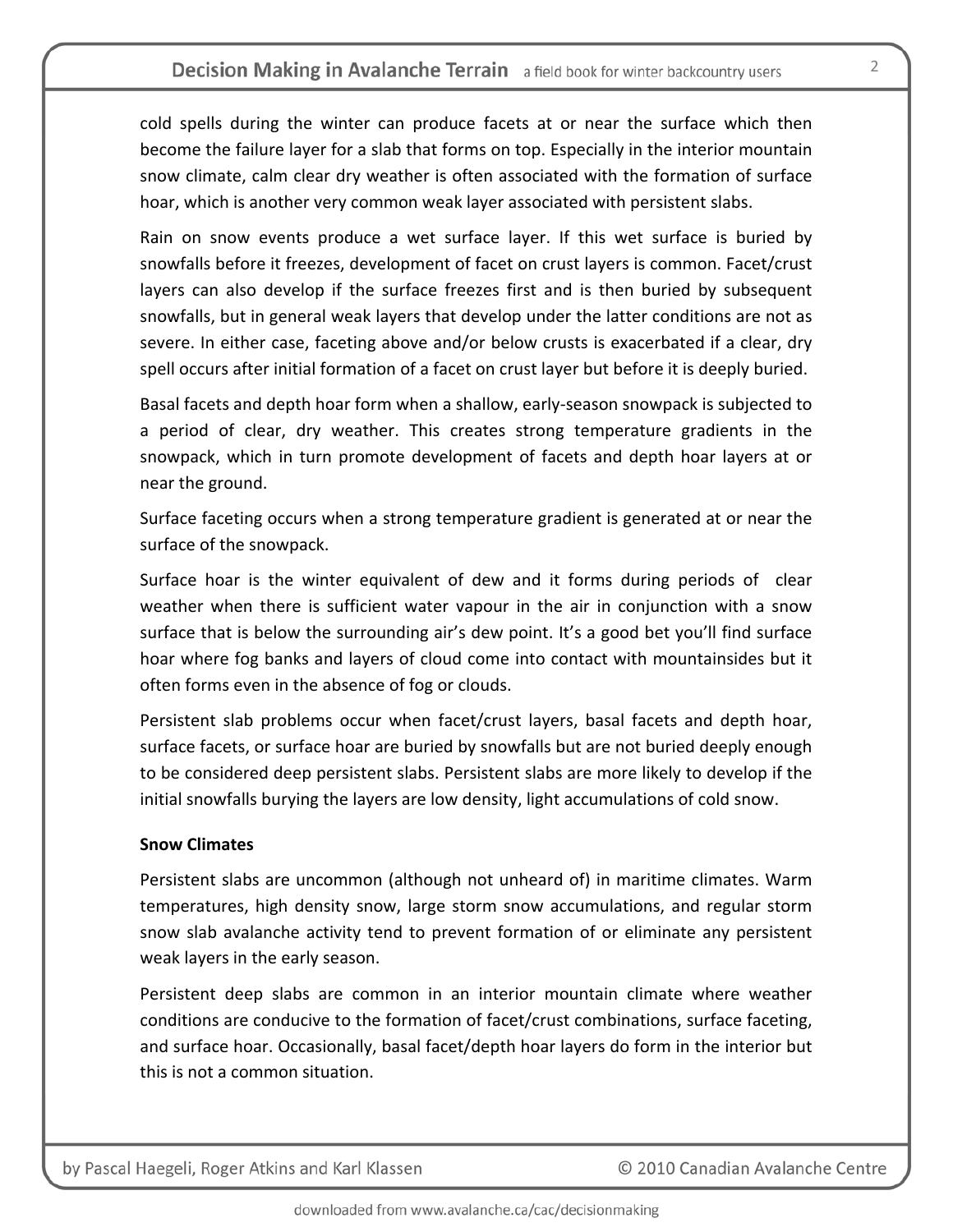Persistent slabs are very common in continental climates. Rain on snow events which might create facet on crust conditions and surface hoar formation are less common in these climates, but long periods of cold, dry weather that occur throughout the winter are highly conducive to basal facet and depth hoar formation and surface faceting. This produces layers that may not be buried deeply enough to become deep slabs but which, nonetheless, are extremely persistent.

### **Spatial Distribution**

The persistent weak layers that underlie a persistent slab can be widely distributed or quite isolated. How widespread a problem will be depends entirely on the weather pattern that created it. For example, if a rain on snow event is widespread, the weak layer that subsequently develops can span entire ranges, whole regions, or even multiple climatic zones. Conversely, isolated areas of facet on crust or basal facets/depth hoar are common if the snowpack and weather conditions that produce them are localized events.

Similarly, the extended periods of early season clear dry weather required to form basal facets and depth hoar may be widespread or localized depending on the winter in question and the geographic region.

Conditions conducive to surface faceting are often localized. It is not uncommon, however, for surface facets to span multiple ranges and even multiple climatic zones.

Surface hoar formation are generally isolated or localized, often limited to specific bands of elevation. Contrary many other weak layers, surface hoar commonly forms and persists more at lower elevations than higher. However, in extreme cases, surface hoar can span elevation bands and even multiple ranges or even multiple climatic zones.

# **Avalanche Activity Patterns**

### **Seasonal Timing and Persistence**

Persistent slab activity shows little preference for seasonal timing—any time a persistent grain is buried, the potential for persistent slab avalanches exists.

Because the grains that form the weak layers are extremely resistant to strengthening, these problems often persist for weeks in deep snow climates (where they tend to become deep persistent problems after longer periods of burial). In shallow snow climates the problem can persist months or even an entire season where there's often not enough accumulated snowfall to bury them deeply enough that they become a deep slab problem.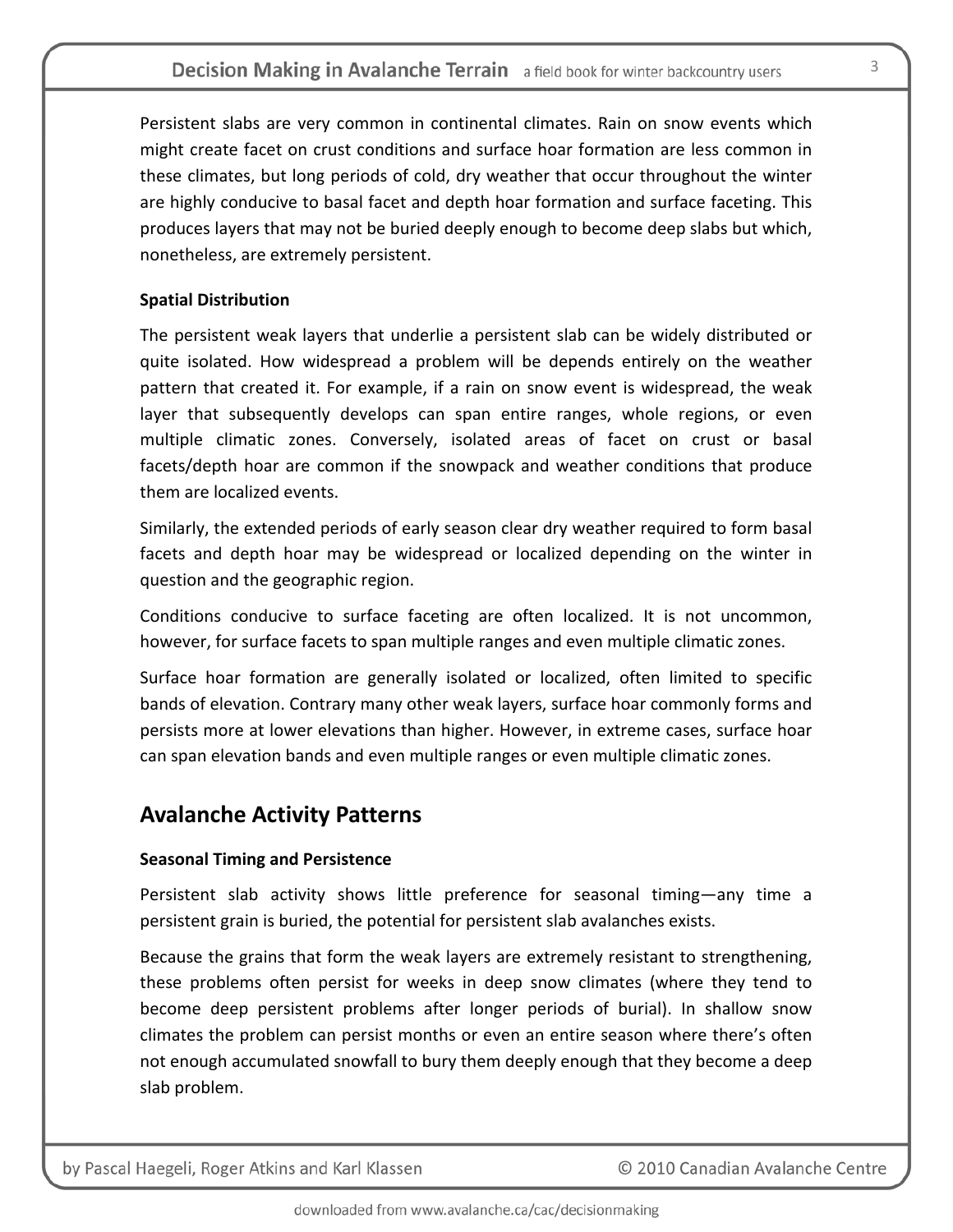#### **Size and Propagation**

When the weak layer that underlies the slab is widely distributed, it's common to see wide propagations where most or all of start zones clean out. In these situations, fracture lines can run great distances, may propagate across terrain features that generally stop fracture lines in other types of avalanches, and in extreme circumstances can connect multiple avalanche paths. These slides sometimes overrun significant terrain features in the track or runout zone destroying mature timber and lengthening or widening existing paths.

#### **Spatial Distribution and Variability**

Persistent slab avalanches are common at all elevations. In some cases, they are a greater (or at least a longer‐lived) problem at lower elevations where lesser snowfalls and more wind sheltered terrain prevent them from strengthening due to overburden weight and they remain shallow enough to be sensitive to triggering for long periods of time. Persistent slabs are common on all aspects and show little preference for specific terrain features.

Persistent slab avalanche activity is often variable in distribution over terrain. That is, one mountain range, one drainage, one mountain, one slope on a mountain, a given elevation, or a particular aspect may have a persistent deep slab problem while adjacent ranges, drainage, mountains, slopes, elevations, or aspects do not.

The factors that drive variability include the weather pattern than caused the problem in the first place and the amount of avalanche activity on the weak layer soon after burial. The more widespread the weather pattern and the less avalanche activity on the layer early in its lifespan, the more widespread persistent slab activity will be and vice versa.

Persistent slab avalanches, especially when the weak layer is surface hoar, can occur on surprisingly low angle terrain or can pull surprisingly far back onto flat terrain above steeper slopes. In extreme cases, even slopes with average inclines as little as 15 degrees can slide.

### **Triggering**

In the earlier stages of a persistent slab instability, avalanches tend to be very easily triggered and are of limited size. As a persistent slab instability evolves and the weak layer becomes more deeply buried, avalanches become more difficult to trigger but they are deeper and have larger propagations, increasing their destructive size potential. In the late stages of a persistent slab instability avalanches may be difficult to trigger, but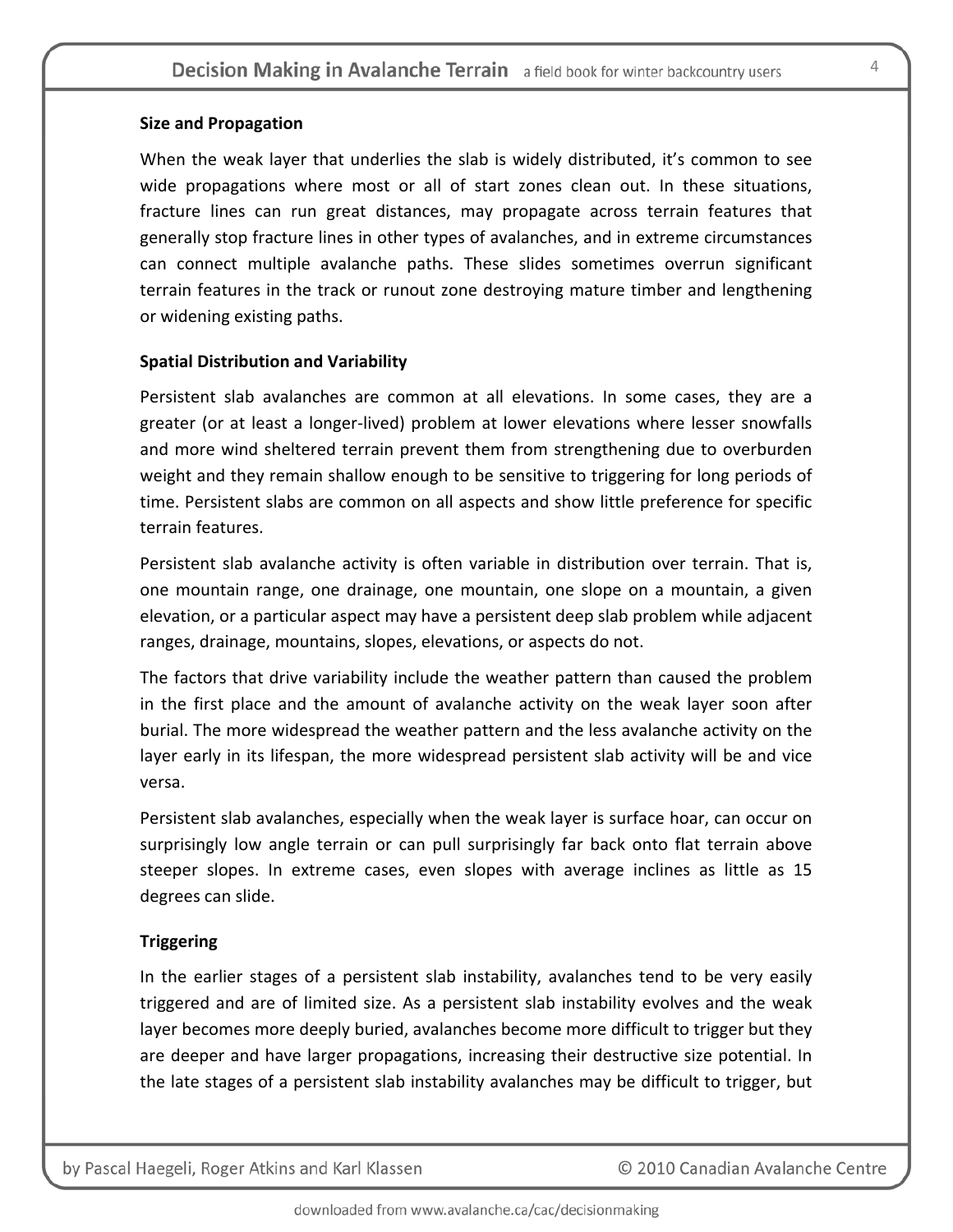areas of instability capable of producing avalanches with very large destructive potential lingers. At this stage slides can propagate through terrain features.

Remote triggering, especially from shallow or weak spots in the snowpack is common. In deep snowpacks, layers that become resistant to triggering are generally buried deeply enough that they become deep persistent slab problems.

Certain weather conditions promote increased sensitivity to triggering:

- Accumulations of wind driven snow or new snowfall at a rate of 3-5cm per hour (3mm/hour water equivalent) or more.
- Rainfall of any amount.
- Total snowfall accumulations of 30‐50cm or more (30mm of water equivalent) in a 12 hour period or less.
- Strong solar radiation or warm temperatures making the surface of the snowpack noticeably denser or moister.
- Air temperatures warming at a rate of 3oC per hour or more, especially if the temperature rises above 0oC as a result.

If more than one of these weather conditions occur together, the effect is greater than the sum of its parts. When weather conditions are conducive to increased sensitivity to triggering, lighter triggers, such as a single skier, may be enough to tip the balance and trigger an avalanche.

# **Recognition and Assessment in the Field**

### **Avalanche Activity**

In the initial phases of activity, persistent slabs may be difficult to distinguish from storm snow avalanches or wind slabs. Technically, the initial round of avalanching on a persistent layer could be considered storm snow or wind slabs rather than persistent slabs. The exact point at which a storm snow or wind slab problem should considered a persistent slab is a somewhat academic argument.

There does come a point, however, when general agreement is reached and a persistent slab problem is declared. If a layer continues to perform after the initial loading associated with a storm has ended or if storm snow or wind slab avalanche cycles have ended and the next round of activity occurs on the persistent layer, then it's time to call a spade a spade. Certainly if a layer goes dormant then reawakens it must be considered persistent in nature. Wider propagations and significant remote triggering are also clues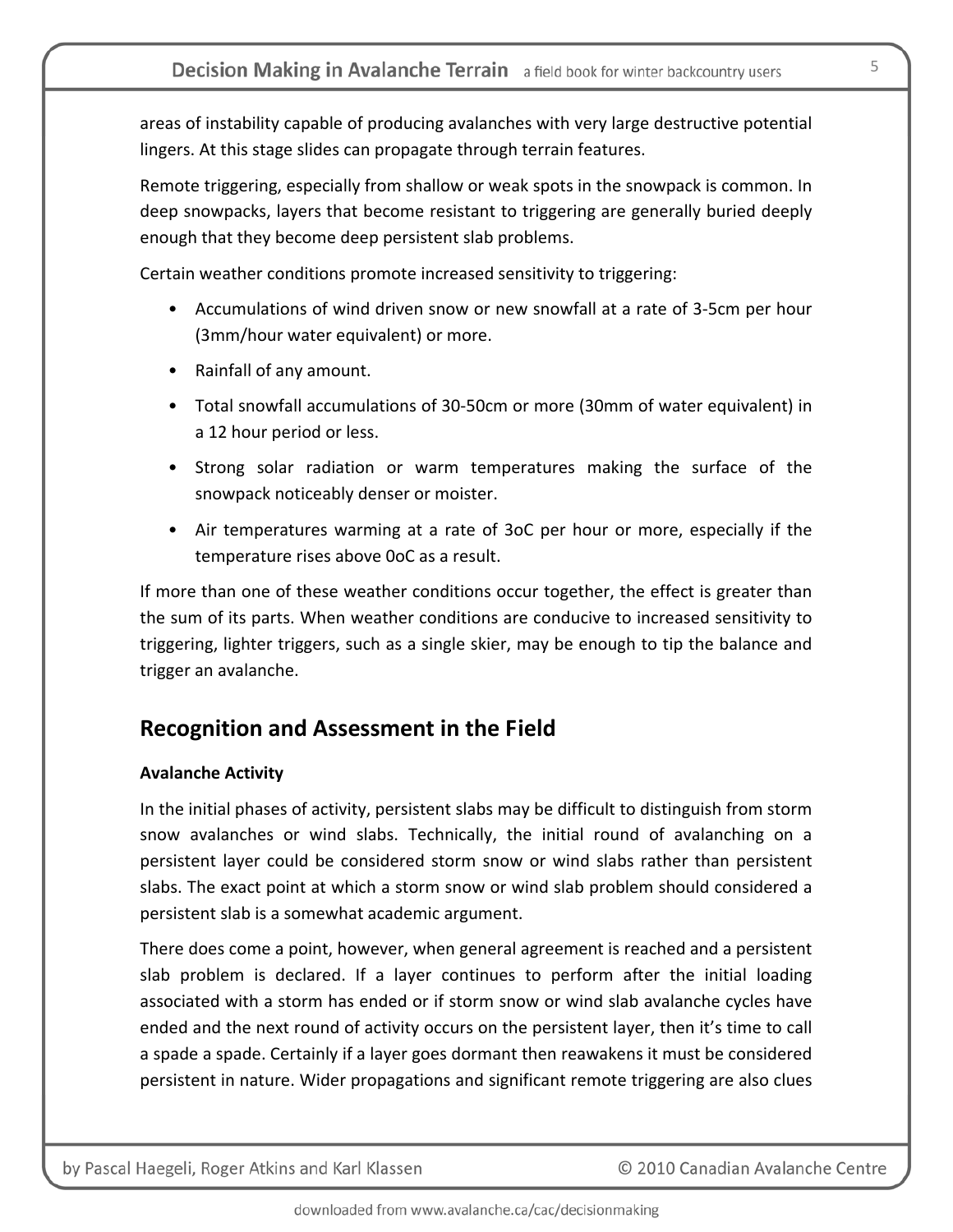that the problem is more along the lines of a persistent slab rather than something purely wind or storm related.

A lack of avalanche activity is not a reliable indicator of potential hazard, especially in the later stages of a persistent slab instability. Persistent slab avalanches often occur in cycles consisting of dormant periods where only a few isolated avalanches occur for periods of time interspersed with periods of activity where a number of events are clustered in a relatively short time frame. Dormant periods are generally associated with periods of benign weather. Persistent slabs often "wake up" or reactivate when weather changes occur (see Triggering above).

#### **Snowpack Layering, Tests, and Observations**

Persistent slab avalanches are characterized by 40‐150 centimetres of cohesive snow over a persistent weak layer of facets, facet and crust combinations, depth hoar, or surface hoar.

Facets are angular grains with the look and feel of sugar crystals. They bond poorly to each other and to the layers above or below. Depth hoar grains are larger, hollow, cupshaped, and often have striations visible to the naked eye on close inspection. Thick basal facet and depth hoar layers often pour out like grain when exposed in a snow profile pit wall. Facet on crust layers can be much more subtle. The crusts are generally relatively easy to identify, consisting of icy or crunchy, hard layers often created by freezing rain or consisting of snow that has been wetted by rain or melting, then refrozen. However, the associated facet layers can be very thin, sometimes so thin that they are not visible to the naked eye, especially in the case of inexperienced observers. The faceted grains in persistent weak layers are often relatively small compared to basal facets. Surface hoar layers can also be quite difficult to see or find by the inexperienced observer. These layers can be very thin—if the grains are lying flat, they may show only as an interface between layers that is too thin to measure.

Standard tests such as the shovel compression test and rutschblock test are well suited to testing persistent weak layers. Fracture character is generally considered a better indicator of propagation potential while the actual loading step at which failure occurs better indicates the potential of initiating failure. Since propagation is the deciding factor in a slab avalanche, practitioners often pay less attention to the number of taps with a compression test or the amount of force exerted on a rutschblock and more attention to whether a sudden planar or sudden collapse failure (pops or drops) occurs. Any persistent weak layer displaying a pop or drop character is suspect regardless of how much force it took to initiate failure. The propagation saw test (PST) has proven to be a fairly reliable indicator of whether a deeply buried weak layer might propagate if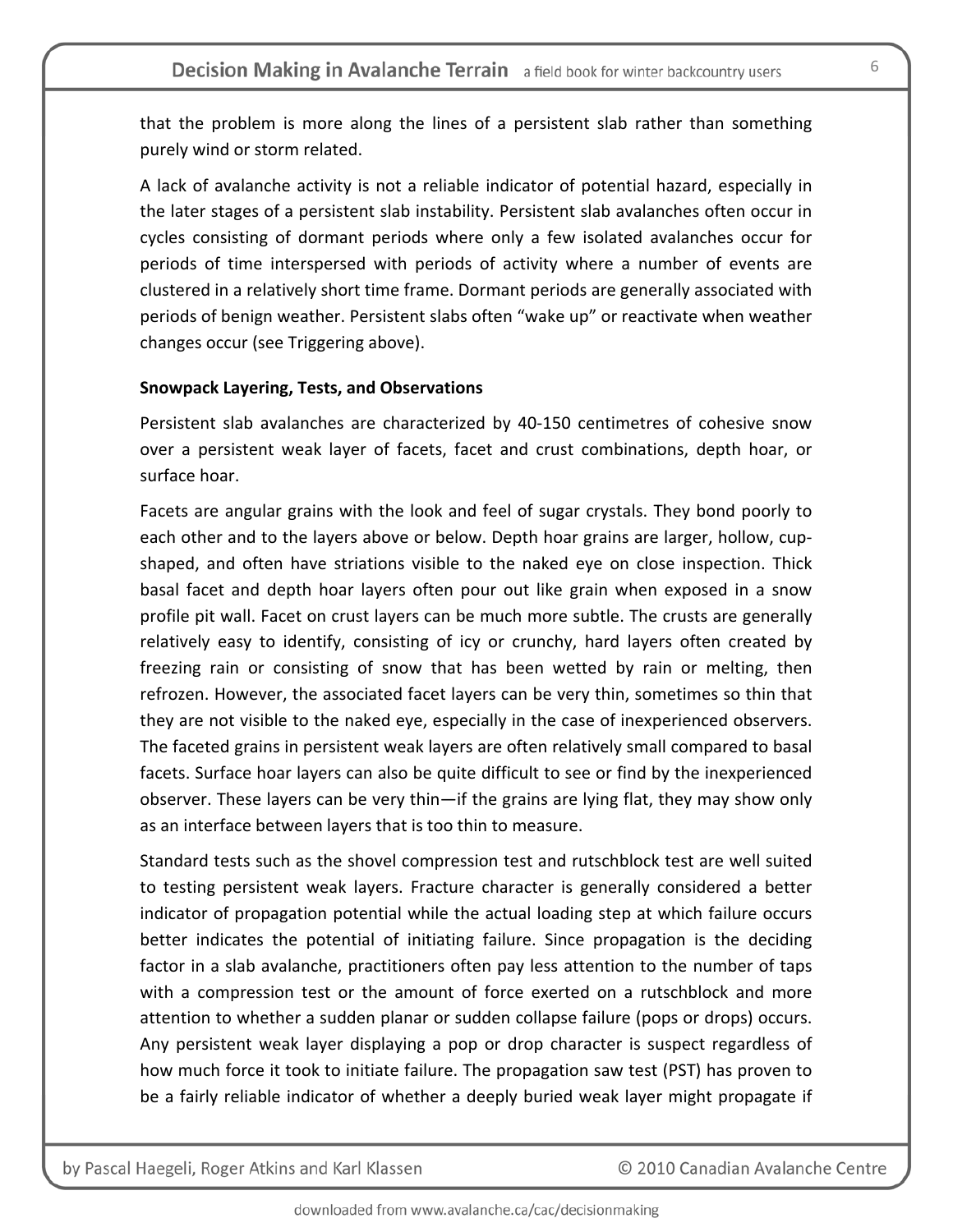failure occurs. It should be noted that the PST does not quantify the force or load required to trigger an avalanche, it only indicates the likelihood that a fracture will propagate if triggered.

It should be noted that, while thick weak layers are more easily identified and appear more fragile, thin weak layers are often more unstable than thick ones and should not be discounted.

Ski cutting or any other form of testing that places a person on an actual avalanche slope are not recommended—even on small terrain features. Watch for signs of instability while travelling, such as whumpfing, cracking, and avalanches on similar slopes. These observations are a clear signal that conditions are at a critical state. However in the case of a known or suspected PWL, the absence of whumpfing or avalanches should never be interpreted as evidence that a layer is not active.

### **Surface Conditions**

Surface condition is not indicative of persistent slab avalanche potential. Because the underlying layer persists for extended periods of time, it's possible that almost any surface condition could be experienced in this avalanche character type.

## **Risk Management Strategies**

In the early stages, risk management is similar to managing storm snow or wind slab problems. However, in the latter stages of a persistent slab cycle, after the more predictable activity associated with early loading has passed, risk management tends to become more complex and starts to look similar to deep persistent slab issues. The cyclical nature of the problem, the potential for wide propagations, and the prospect of remote triggering contribute to high uncertainty and low confidence making persistent slab instabilities difficult to assess, predict, and manage. As the time frame of persistence reaches weeks, appropriate risk management relies on making decisions based on what you know about a slope, its history of avalanche activity over the season, slope use patterns (e.g. compaction), and/or stabilization (avalanche control) measures. In the absence of local knowledge the only reasonable way to manage your risk is by leaving a wide safety margin wherever a persistent slab is known or suspected to exist.

### **Timing**

Choosing the time of exposure can reduce risk when persistent slabs are a concern.

• Avoid exposure to deep persistent slabs when weather factors likely to increase sensitivity to triggering exist: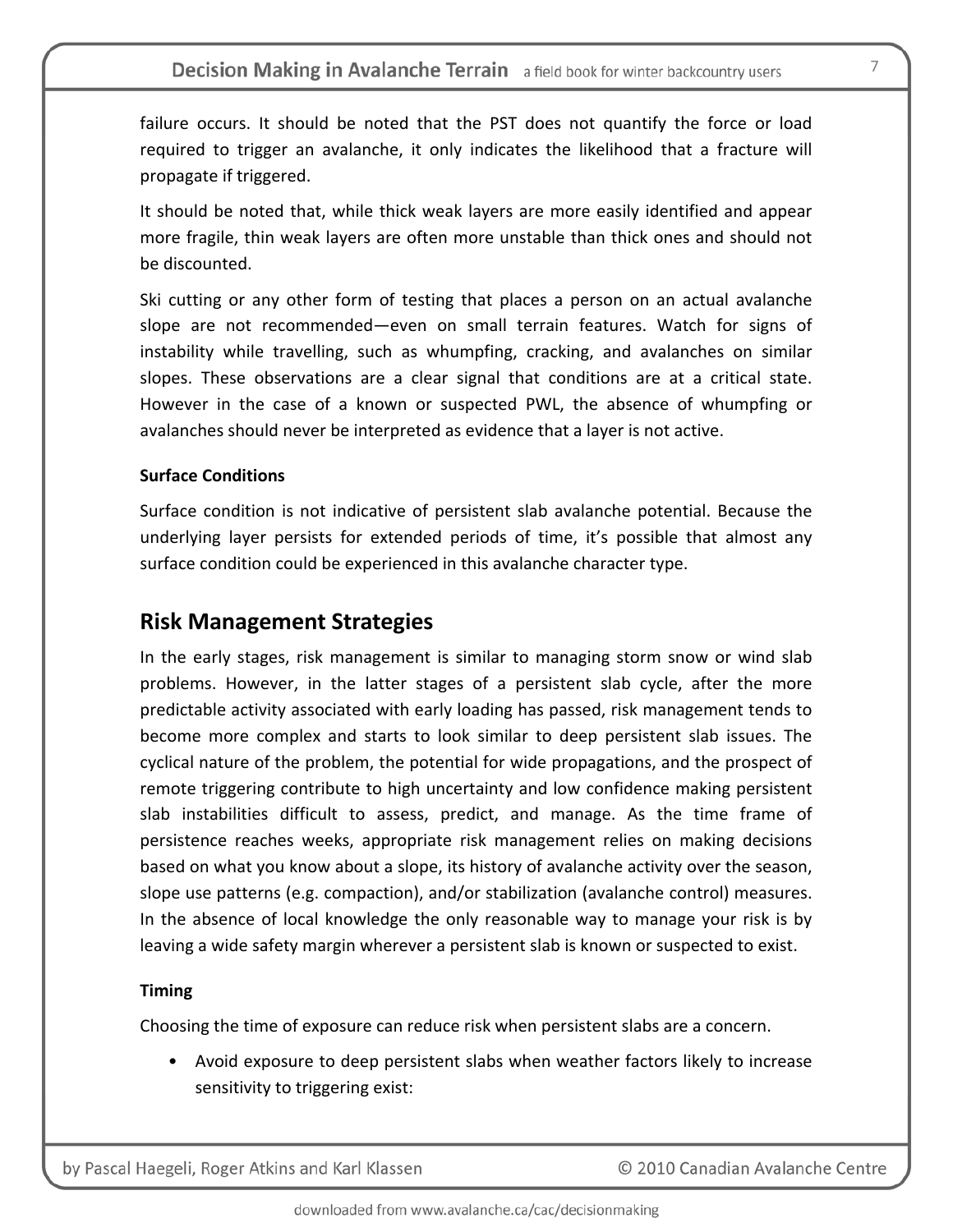- o Snowing, especially >3cm/hour.
- o Wind‐loading.
- o Raining.
- o Strong solar radiation or air temperatures high enough to make the surface of the snow feel moist or wet.
- o Temperatures rising at more than 3oC/hour, especially if the temperatures are going above zero.
- It takes time for persistent slabs to adjust to stress from changes in weather. Wait at least 36‐48 hours after significant weather changes.
- On clear days, warming and solar radiation can quickly destabilize slopes or cornices above, which might then trigger a persistent slab. Even when in the shade in the valley below or on a "cold" slope such as a north or east aspect, keep looking up and don't underestimate how early the sun or warming temperatures might be affecting slopes or cornices far above.
- There's less tendency to stop and reassess current, local conditions in good weather. Stay alert and don't miss changes happening around or above you.

If any of the above factors is at play, and especially if more than one are a potential, you should very carefully examine your motivation for exposing yourself to slopes where persistent slabs are known or suspected to exist. It is strongly recommended you back off and go to slopes where persistent slabs are not an issue. Or choose low angle, simple terrain that is not exposed to slopes above. If you feel you must expose yourself to slopes that might contain persistent slabs, give them several days to adjust to new stresses before reconsidering them as an objective. Consider using those several days to obtain as much information as possible from credible local sources about the slope you want to tackle and continue to question your motivation.

### **Human Factors:**

It has been noted that:

- People are more willing to push into bigger, steeper, more complex terrain when the weather is good.
- People ride more aggressively on blue‐bird days.
- People tend to discount their intuition or "gut feel" more on blue bird days. If something doesn't feel right, they are more willing to push on a clear warm day than on a cold, foggy, snowy day.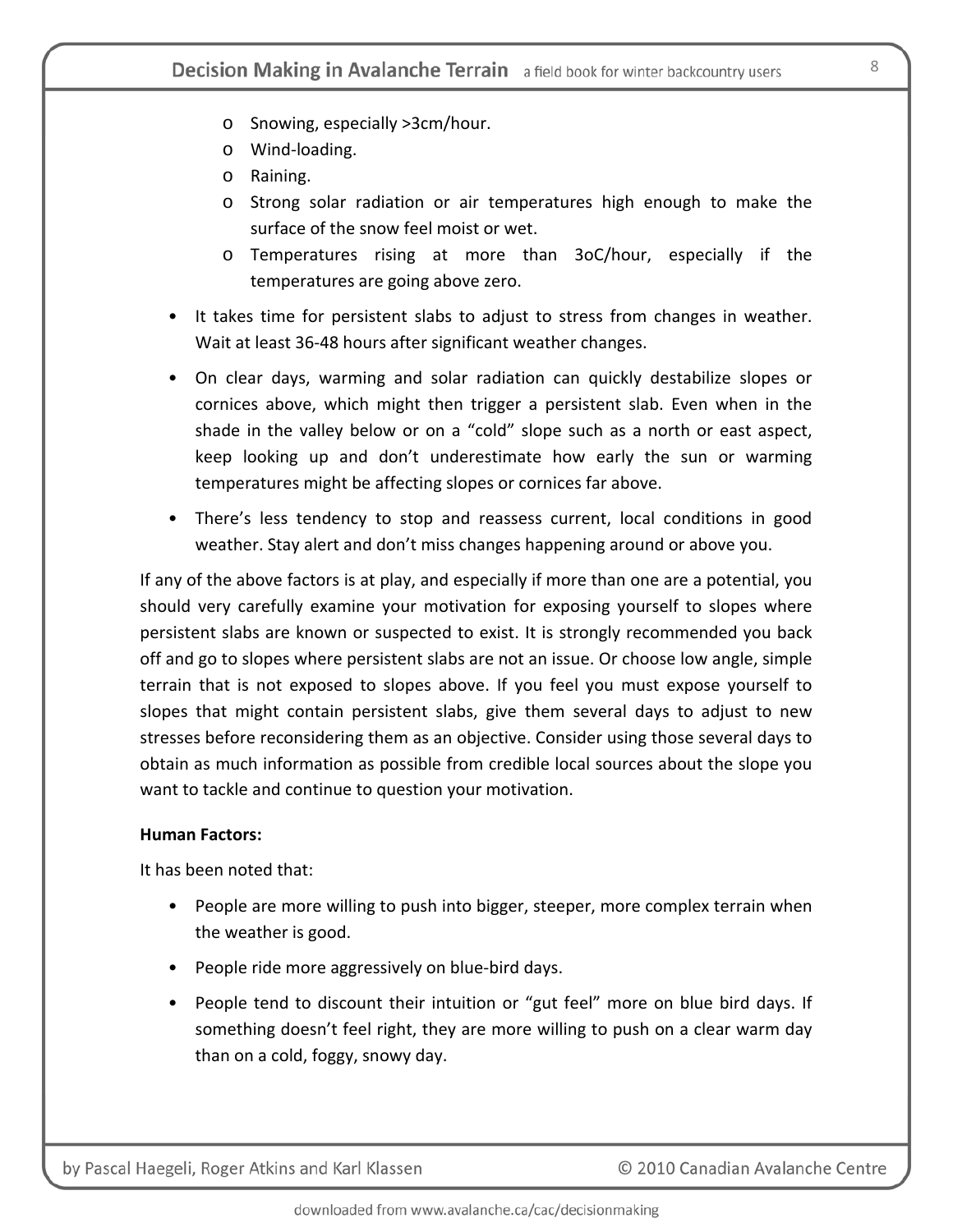- Examine your own motivation and that of others in your group. Check out this article: www.mec.ca/Main/content\_text.jsp?FOLDER%3C%3Efolder\_id=2534374 302881868
- Assess the training and experience of your party.
- Use a decision making process or tool like the Avaluator™ to aid in trip planning (www.avalanche.ca/cac/pre‐trip‐planning/trip‐planner).
- Ensure all members of the party play an active role in all aspects of planning, preparation, and execution of the trip.
- Talk to the others in your party. Listen to what they have to say. Respect their concerns. Make sure lines of communication remain open between all members of the party at all times.
- Use the information in this discussion and from regional avalanche forecasts to assess general conditions for the area where you will be.
- Talk to credible local experts such as guides, ski patrollers, avalanche professionals, etc. to get a handle on local conditions.
- Avoid making snap decisions in the field that put you at risk for triggering a persistent slab avalanche, especially in the later stages of a persistent slab instability when the slab becomes thicker and stronger. Because there are often no visible signs of instability related to persistent slab avalanche conditions, it is easy to be lulled into a false sense of security while in the field.
- Generally, the best decisions regarding persistent slab avalanches are made during planning and prior to going out in the mountains. When dealing with a known or suspected persistent slab instability, it is not a good idea to let the lack of signs of instability lead you to choose to travel on more aggressive terrain than originally intended.

### **Terrain:**

Especially in the latter stages of development, persistent slabs are associated with high uncertainty and low confidence. With persistent slabs don't ask: "Will it slide?" Rather you should ask: "If it slides, what will happen to me or my partners?" This approach leads to greater margins for error and more conservative terrain choices, which are the best way to manage the risk presented by persistent slabs. Be conservative when choosing terrain and manage your group carefully. For example:

• Take a more conservative overall approach when dealing with persistent slab problems.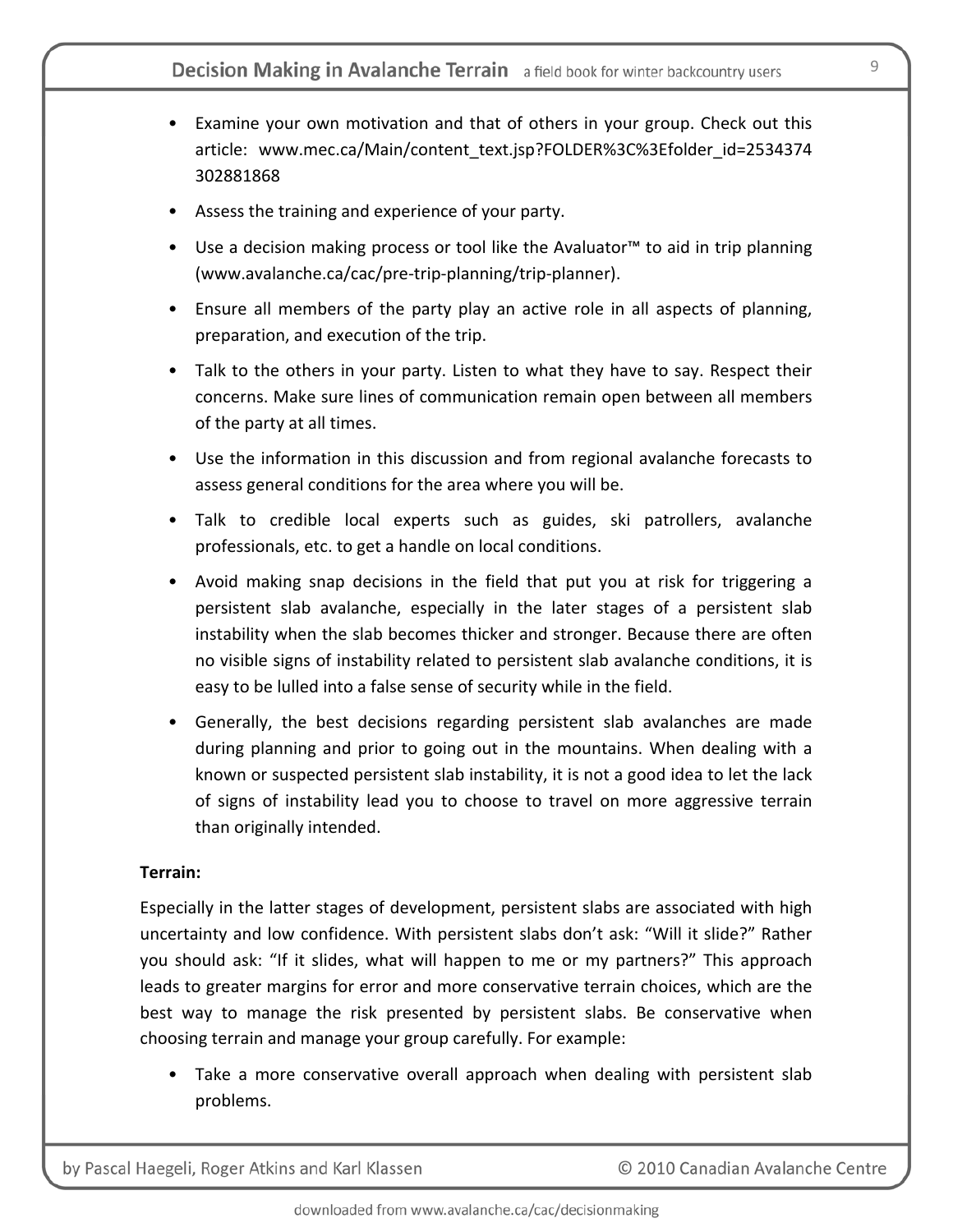- Use a slope assessment tool or process like that provided by the Avaluator™ to assess each slope before you expose yourself to avalanche terrain (www.avalanche.ca/cac/pre‐trip‐planning/trip‐planner).
- Avoid areas where the snowpack is shallow (less than 200cm on average).
- Avoid terrain where the snowpack depth is variable (shallow areas mixed with deep areas).
- Avoid slopes that have rocks and scattered trees sticking out of the snow.
- Avoid steep unsupported terrain features especially if there is a pronounced convexity.
- Minimize or eliminate exposure to terrain traps.
- Stay on slopes that are less than 30o incline.
- In cases where highly sensitive surface hoar is the issue, avoid slope greater than 20 degrees incline.
- Stay on simpler terrain (www.avalanche.ca/CAC Avaluator TerrainRating).
- Avoid avalanche start zones and tracks if possible.
- If you must travel in or through start zones or tracks, go one at a time from safe spot to safe spot.
- Spread out or go one at a time when travelling in or through avalanche runout zones.
- Regroup only in safe areas where avalanches will not start or where terrain features or ground cover provide protection, such as:
	- o High points.
	- o Ridges above start zones.
	- o Dense timber well away from the sides or bottom of the track or runout zone.
- During the later stages of a persistent slab instability when the slab becomes thicker and stronger, be especially cautious about approaching or travelling near terrain breaks where very low angle terrain steepens because persistent slab avalanches in this condition can pull very far back onto low angle terrain and potentially carry a person over the edge onto the adjacent slopes below.

© 2010 Canadian Avalanche Centre